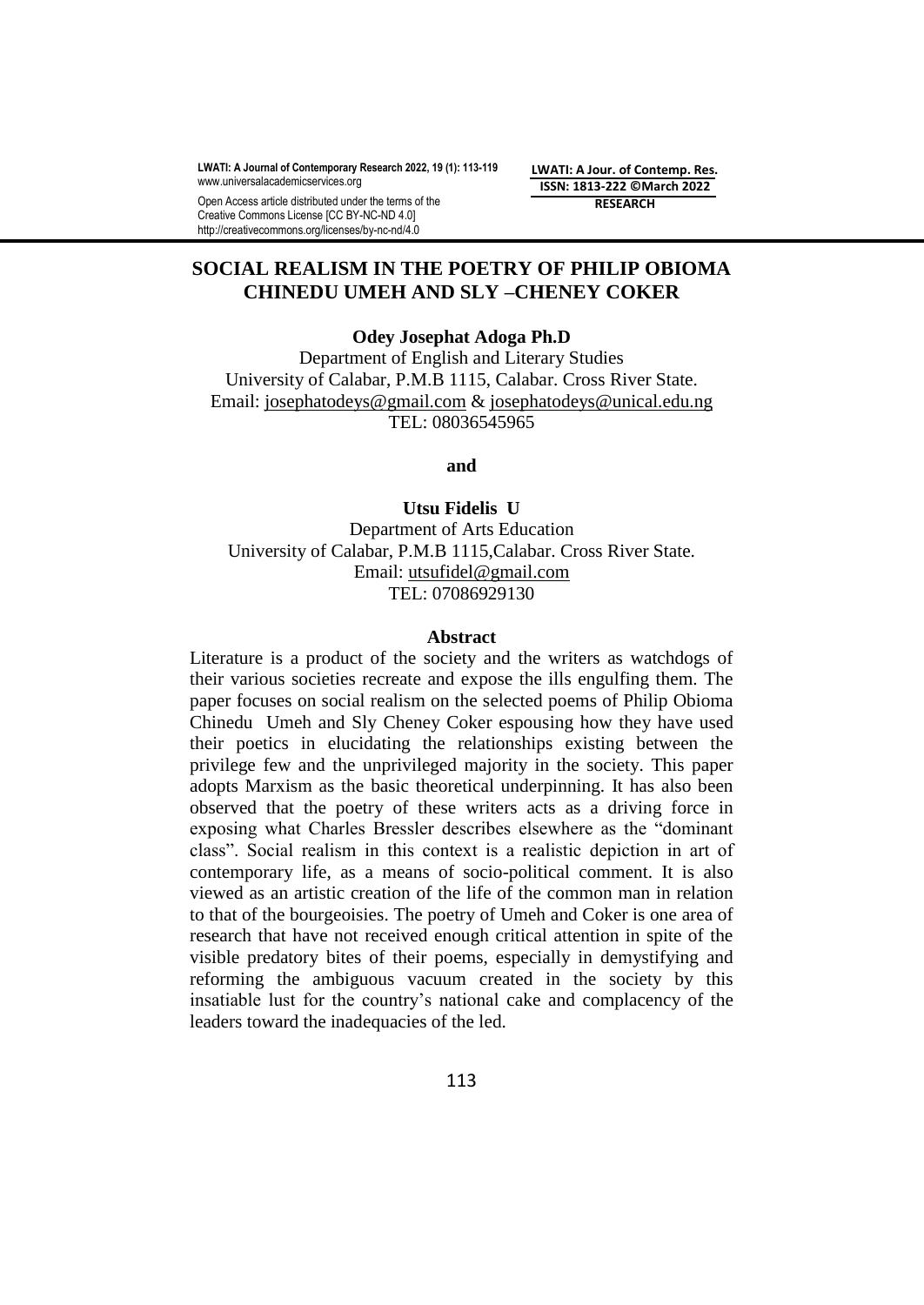**LWATI: A Jour. of Contemp. Res. ISSN: 1813-222 ©March 2022 RESEARCH**

**Keywords:** Social realism, Marxism, Poetics, Privileged few and unprivileged majority

## **Introduction**

The plight of the downtrodden and disenchantment with the leaders and privileged few have continued to engage the critical attention and watchful eyes of the literary artists, scholars and critics in our literary landscape; especially those of the developing nations of the world. This situation has given rise to two classes of people-one that sees itself as the blessed and the other as the cursed and the corresponding gulf separating them. Josephat Odey observes that "corruption, exploitation, lack of vision, oppression, injustice, abuse of privileges and the dissatisfaction of the people continue to be the bone of contention within most African nations, especially Nigeria" (1). The problem of bad leaderships in Africa and Nigeria are daily multiplying and this has caught the critical attention of contemporary poets. No wonder Emmanuel Usen observes that "writers have consistently addressed their works to the historical, social, political and economic problems of their societies...since they operate in an oppressive system" (10). The writers aware of this unholy attitude of the leaders vehemently frown at their dubious practices of the political class.

The function of art and in particular poetry in developing and emergent society cannot be overemphasized. It is in recognizing the indispensability of art that Herbert Read in his book entitled *The Meaning of Art* declares that "the ultimate goal of art is to express feelings and transmit understanding" (195). In other words, the ultimate goal of art is to expose and communicate the hidden truth to the majority of the masses. Supporting the indispensability of art as a vehicle of social regeneration and transformation, Mathew Umokoro argues that "…it forces itself upon with subtlety and the regularity of the very air we breathe; whether we belong to the intellectual cult of creative artists or to a large body of appreciative consumers or connoisseurs, art is for us all, as ineluctable and original as sin; (25). The opinion of Umokoro shows that art and human experience are intricately woven. To further substantiate the inseparable nature of art and the society, Chinua Achebe in his entitled *The Trouble with Nigeria* avers that "African writer who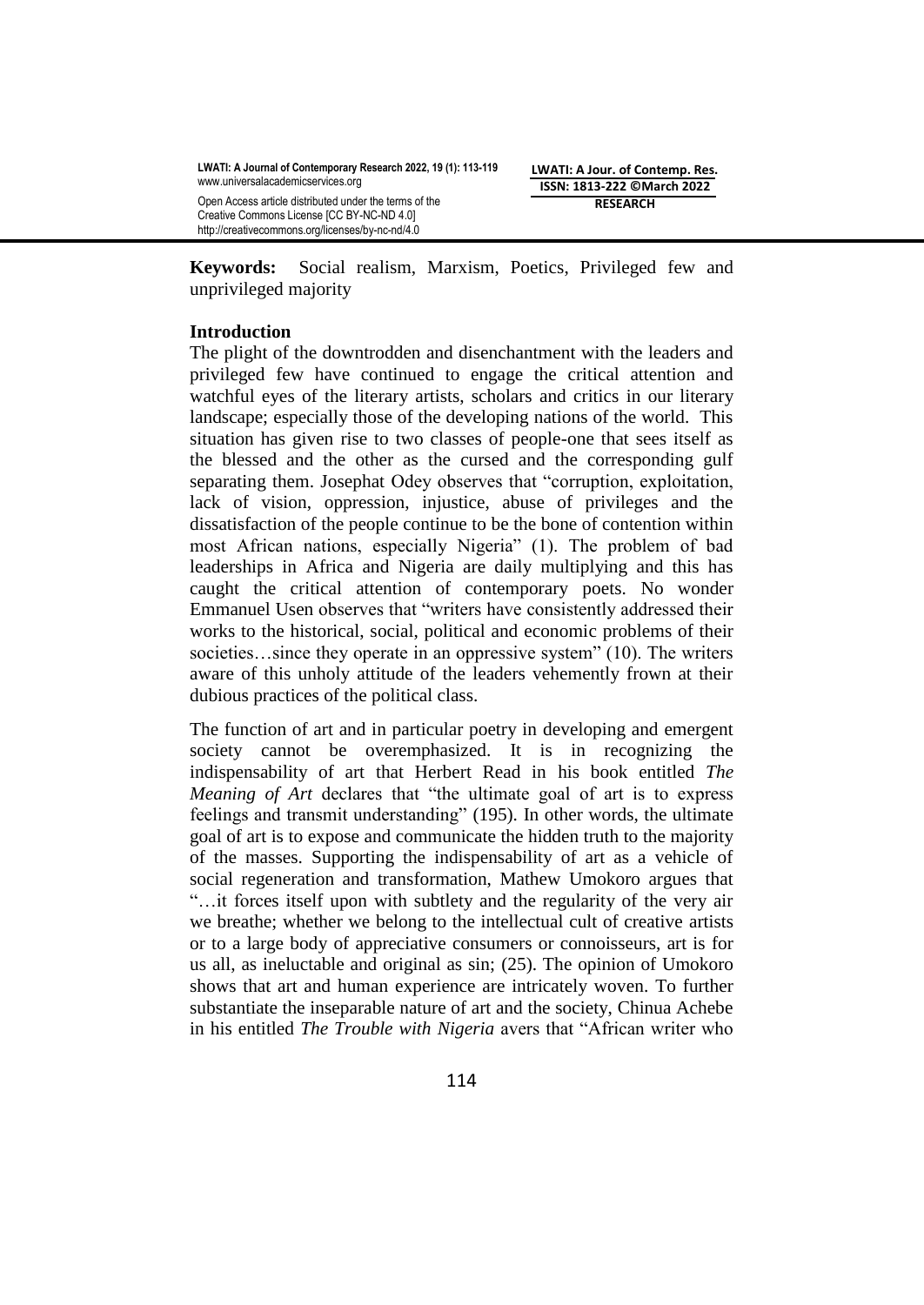tries to avoid the big social and political issues of contemporary Africa will end up being completely irrelevant like the absurd man in the proverb who leaves his house burning to pursue a rat fleeing from the flames" (78). It is clear from Achebe's treaty that Africa writer show ideological commitment in exposing the socio-political miasma and economic inequality in the society. It is against this backdrop that Umeh and Coker use their poems not only as a drive of social transformation but for renaissance in the minds of the leaders and the led.

The poetry of Umeh and Sly Cheney-Coker find expression in the aforementioned statement. Umeh's "Ambassadors of Poverty" brings to the fore the various ills bedeviling contemporary African society. These ills range from greed, selfishness, callousness, insensitivity, indiscipline and unfulfilled promises. The poet captures the political atmosphere in this manner:

> Ambassadors of poverty are The corrupt masters of the economy And anus at home Patriots in reverse order Determined merchant of loot Who boost the economy of the colonial order To impoverish brothers and sisters at home (21).

These groups of ambassadors represent those people who superintend over the political and economic affairs of the country. The expression "head abroad" and "anus at home" show the flirtation of our leaders between foreign countries and their home countries from where they smuggle their loot to, thereby boosting their economies at the expense of theirs. Hence, the reference in line 5 is very illuminating: "patriots in reverse order'. Going further with the tirade on this category of leaders, the poet describes them as "determined merchants of loot/who boost the economy of the colonial order/to impoverish brothers and sisters at home". Their actions and activities show lack of wisdom and vision on the part if African leaders in the eyes of abundance.

The poet in his unbiased criticism of society makes it clear that not only the political class that is culpable in this inglorious acts but other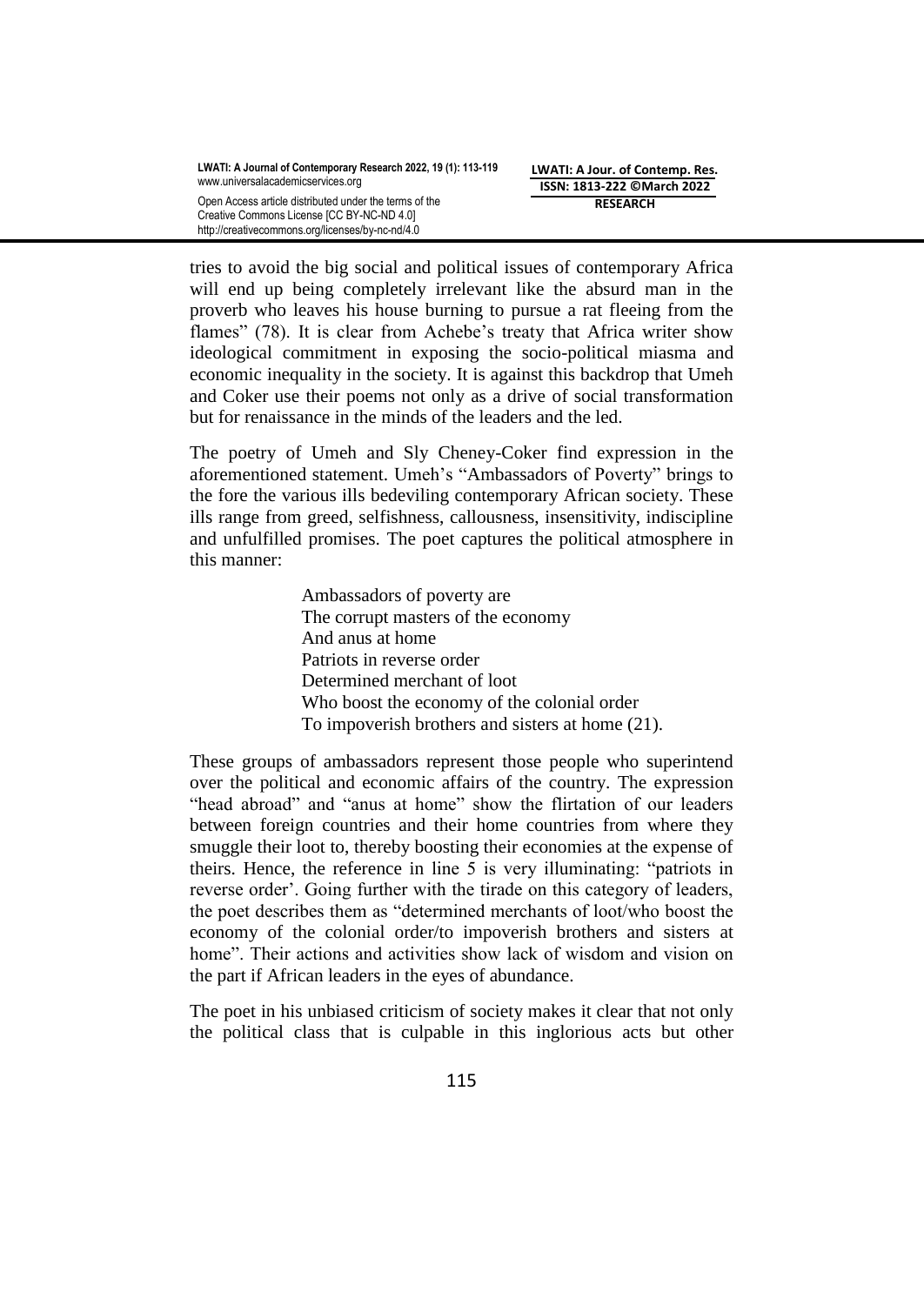complacent citizen who could not wrestle with the status quo. These categories of people sit and watch the political leaders loot the economy and the ruin the future of the indigent masses. The following stanza is very instructive:

> Ambassador of poverty are Those whose actions and in-actions Reduce their people's expectations to nothingness Those whose antecedents Have lost the spark to inspire While their people lie in surrender Having been defeated by poverty (23-4).

These men have lost the moral courage to confront the constricting system because the "people are (are) priced out of their conscience and power/incapacitated by their destitution". Rather they end up begging the politicians what rightly belongs to them because they are unable "to withstand the temptations/of crispy mint and food aroma". Also, the poet persona castigates all those who are hale and hearty but refused to be legally and gainfully engaged in meaningful ventures to better their lots. As a result, they have turned themselves into willing tools and instruments of violence in the hands of the political hegemony. They are described in this manner:

> Ambassadors of poverty are The able-bodied men on the street Without motive, without vision, without mission Men fit for the farm But glued to the city Hungry and desperate Constituting willing tools in the hands Of the political overlords For mission of vendetta Against political foes In their fight for power (23).

The men are lured to the city with its promises of luxuries and self fulfillment only to find out that the city is a harbinger of paradoxes and impossibilities. These categories of people are further adrift from realizing their aspirations and dreams. The poet make us to understand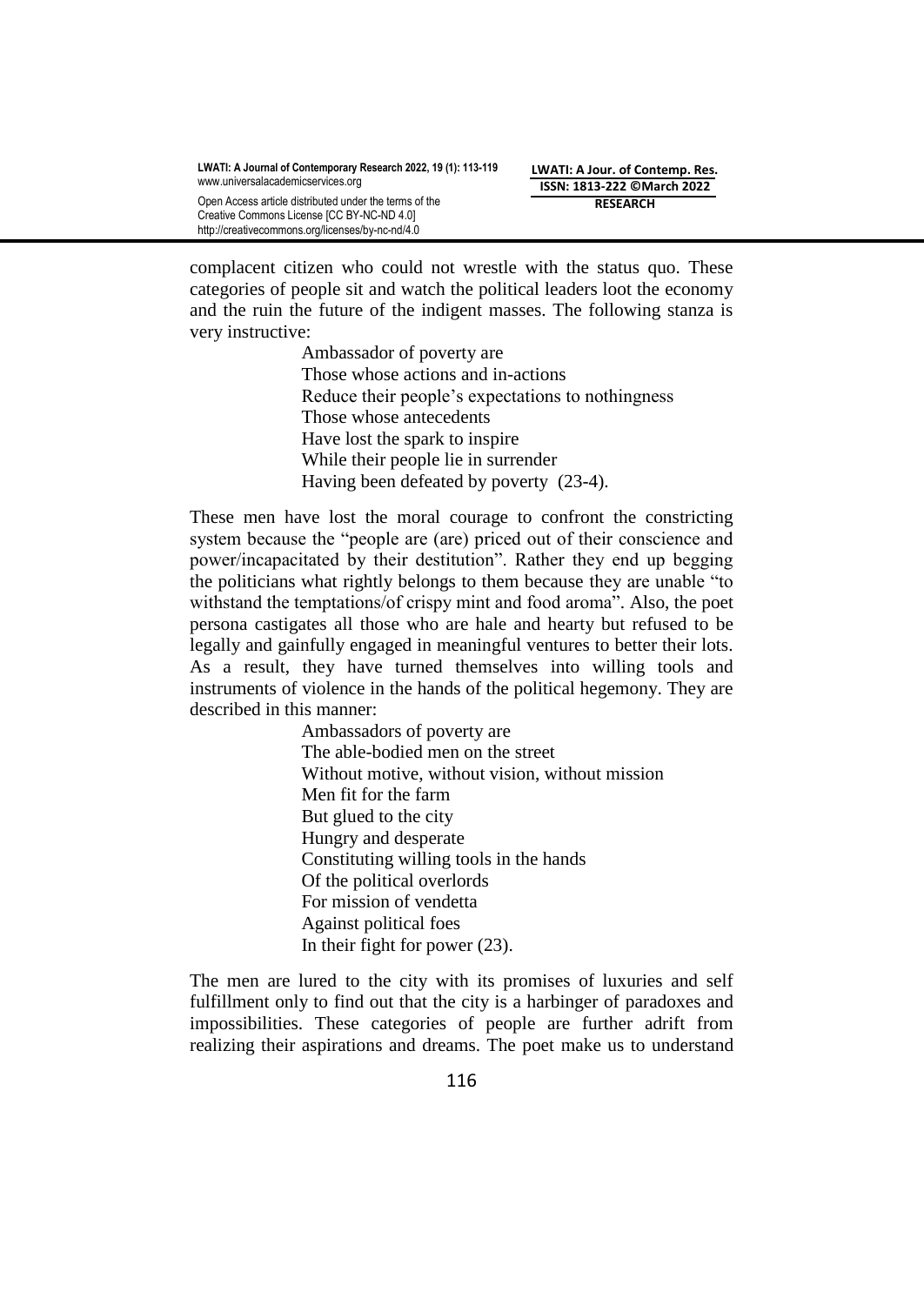**LWATI: A Jour. of Contemp. Res. ISSN: 1813-222 ©March 2022 RESEARCH**

that seeking greener pastures in the city is not the only means of self fulfillment because agriculture is a lucrative endeavor that is capable of their fortunes around for better rather than idling away in the street of the metropolis surviving through monetary inducement and other dubious practices.

In the final stanza, the poet is of the view that everybody is as guilty as the politicians because in our inactions, we allow them toy with our destinies, incapacitate us through poverty and reduce us to their beck and call as we struggle to assuage our hunger. In such a society, a few live in opulence, majority in lack. Amanze Akpudu describes this type of visionless leaders as "Patriarchs of crumbling quarters. President for life. Founding fathers who founded only their own estates" (43-44). The problem of Nigeria is not squarely on leadership as Achebe rightly observed but a collapse of the superstructure and the complacent driven nature of the "able bodied men on the street".

Sly-Cheney Coker in his poem "Myopia" throws light into the hardships and sufferings of the less privileged people in the society; especially those constitute the hub of the economy. In the same vein, the corrupt and visionless leaders in the corridors of power manipulate and squander the common wealth of the nation for their betterment to the detriment of the maligned masses. The first stanza of the poem is a picaresque recapitulation of hardship, agony, helplessness, abject poverty, misery and squalor. The poet captures it thus;

> On rainy mornings you will see them drenched PEASANT! Shivering in their emaciated bones along the boulevards of misery (227).

Coker's writing within the same ambience of Umeh sees the problem of the society as emanating basically from the shortsightedness or visionless-driven tendencies and monumental greed of the political class. The poet captures this in the second stanza thus;

> The boulevard of this country are railway tracks in my heart a train of anguish runs on them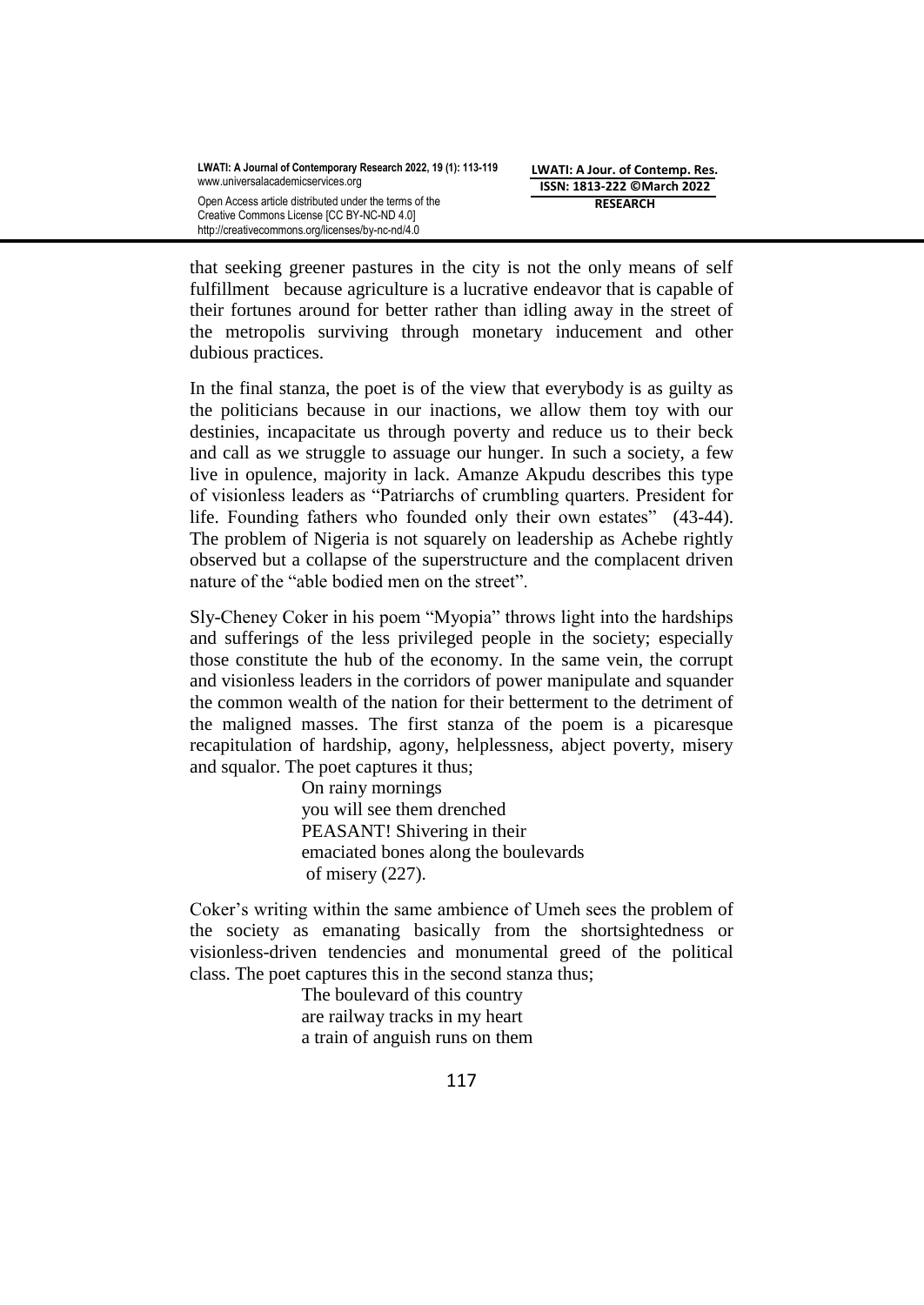http://creativecommons.org/licenses/by-nc-nd/4.0

**LWATI: A Jour. of Contemp. Res. ISSN: 1813-222 ©March 2022 RESEARCH**

range corollary of hunger the rice pads of this country are putrid marshland in my soul tended by no magic fertilizer (227)

The obvious lack of vision by the so called leaders in the affairs of governance has led to the abandonment of the "boulevards". Government agencies and establishment which would have been utilized accordingly to create employment opportunities for the teeming population or generate revenue for the national development are allowed to degenerate to the state of being "putrid marshland in my soul". Looking at the poem from a Marxist perspective, the poet persona who also among the most subjugated in the society is implicitly calling for a revolutionary action against the predatory advances of the political class

Coker deviates from Umeh in his approach. While the latter accuses everybody to be responsible for the problems bedeviling societal growth and development without proffering substantial or any solution, the former is virulent in his attack on the leaders. If the masses are incapacitated due to the subversive strategies of the hunger and poverty, he has offered himself to champion the course of the down-trodden.

> Mountain if the wind blow tomorrow make me a sabre of that wind if the skeletons of stillborn promises dry up in the catacombs make me the incendiary bombs if madness we must have let me be the hangman hanging myself…(227)

The poet would like to be an instrument of change because of the realistic portraiture of debauchery among the political class. He is ready to pay the supreme price or penalty in order to effect the needed change in the status quo. Hence, Coker is advocating for revolution out of the stretched out quagmire. The implication of this is that the poet's vision is a reflection of social realism through the careful selection of words, images and symbols which Mgbojirikwe C. Chinaka describes as "the